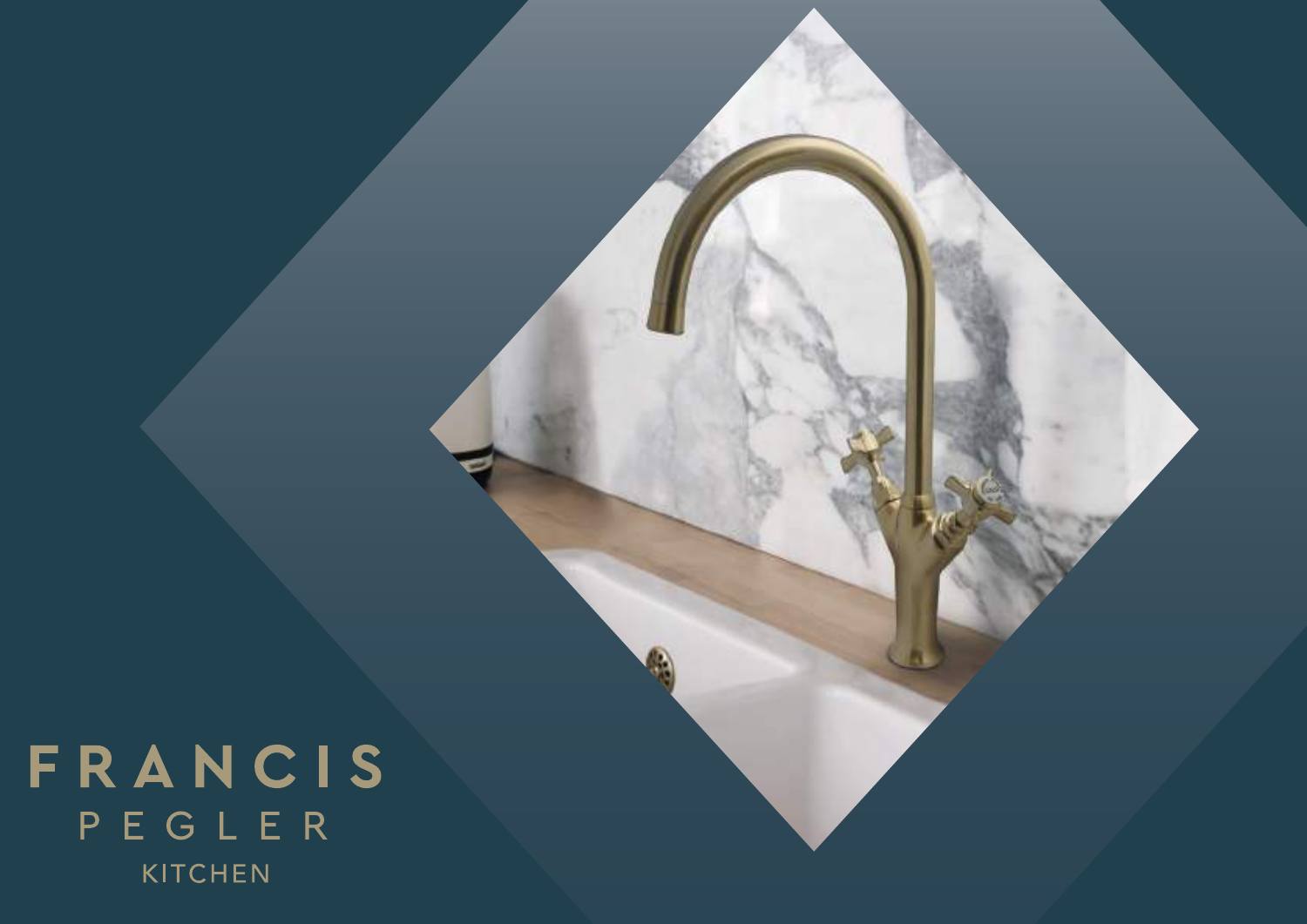# FRANCIS PEGLER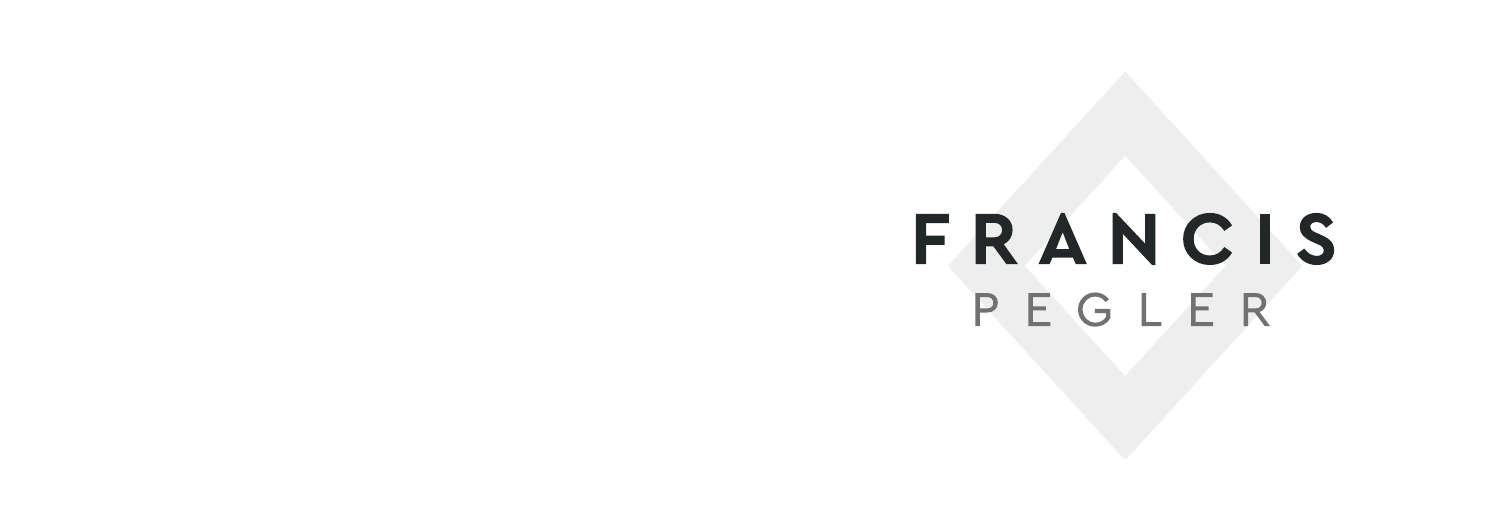FRANCISPEGLER A history and heritage of market leading design Francis Pegler inherited the Northern Rubber Co but he was keen to expand the business. He met Fred Birchall, who had gained experience as a brass founder, at the Hexthrope Brass and Iron works in Doncaster, and rose through the ranks to become manager. Francis agreed to put up the money for Fred to start a new operation and Pegler Brothers and Co was established.

Using the latest methods at the time, they soon expanded from manufacturing products for the steam industry to manufacturing other complex valves. One of the catalysts for this expansion was the screw down tap. The tap was invented in 1845<br>but had not been successfully mass-produced before Pegler's inception.

2019

A design collaboration with Porsche for luxury tap ranges, leading the way for premium and stylish taps in today's market.

Francis Pegler brand is transferred to Standard Hidraulica Group (STH Westco in the UK).

# FRANCIS PEGLER

1990's



Moving into the 1940's Pegler developed the UK's first auto shut off taps which was a major advancement in tap design. Moving into the 1950's Pegler began to design taps to British Standard 1010, and then<br>in the 60's Pegler introduced compact non rising headwork's in luxury

1899

Fred Birchall wanted to have the most advanced factory in the country and took a trip to the USA in order to look at the world's most advanced manufacturing companies of the time. On his return he introduced revolutionary manufacturing techniques. Followed by a more sophisticated quality control system the following year. Carefully designed packaging<br>brought products to customers in perfect condition, another concept way ahead of its time.

1913

Francis Pegler was renowned for his innovative and practical designs. Today, this ethos continues with a portfolio of products created to suit the needs and expectations of our market.

Combining style with practicality, our market-leading products are designed, developed and manufactured using the best materials available. We also apply stringent quality control standards to ensure outstanding reliability and the assurance of a long and robust working life.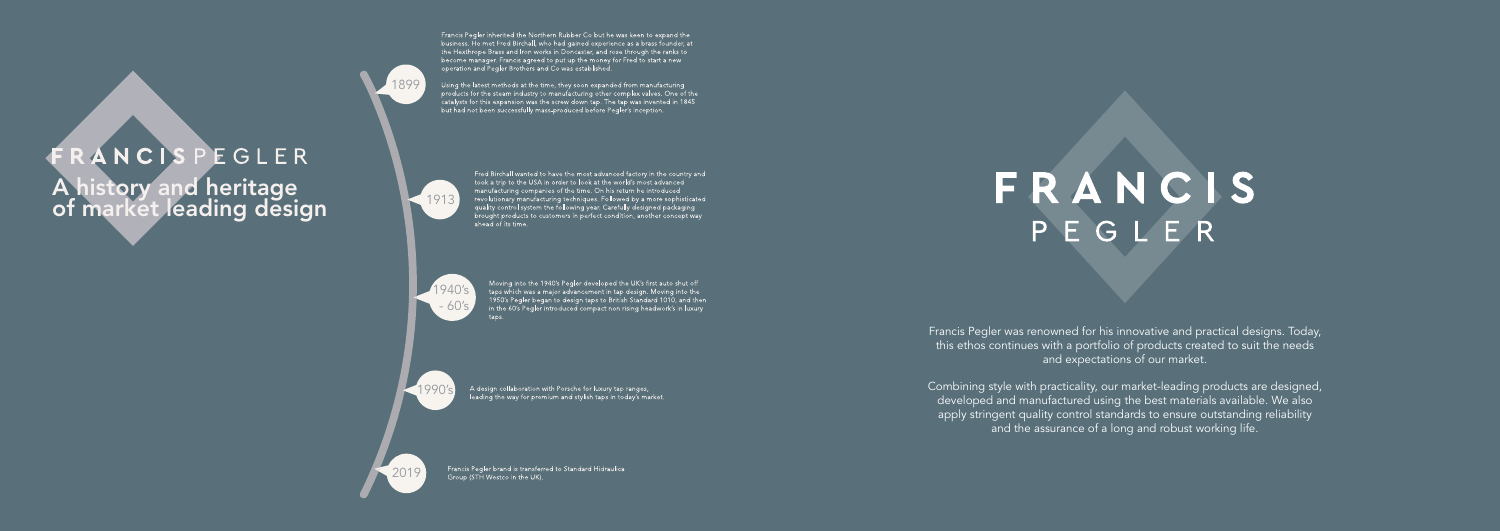### Design, approvals & **STANDARDS**

We are dedicated to designing, developing and manufacturing products of the highest quality. Our products, where applicable, comply with the relevant British, European and International standards.





When you purchase or specify any Francis Pegler product, you are acquiring far more than a means of doing a job well. You are investing in unrivalled quality, service, value and reliability that has been over 100 years in the making.

### Our **GUARANTEE**

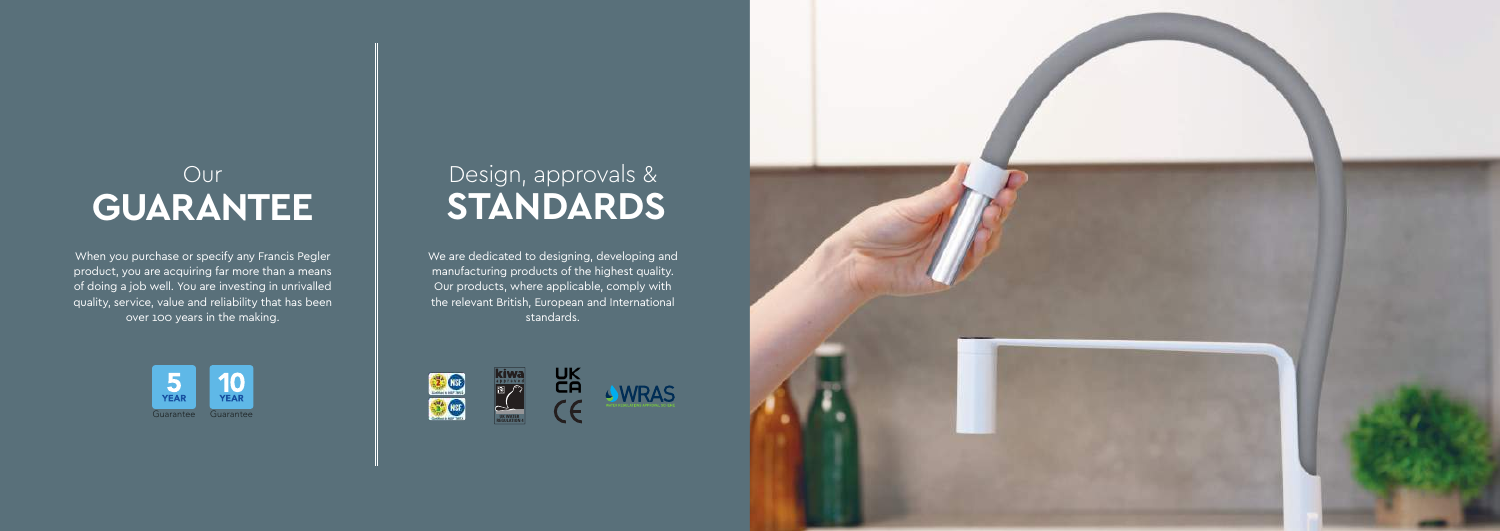### The Unified **WATER LABEL**

The aim of the Unified Water Label for consumers is an easy to identify and simple to understand label detailing water consumption to allow for an informed choice. For manufacturers, the aim is to promote use of smart technology for products that deliver on performance whilst providing consumers with sustainable products.

The following smart Eco technology is included in our products where these symbols are displayed.

**Eco Aerator:** The Neoperl PCA Dual core aerators limit maximum flow 8L/Min for kitchen products whilst comfort of usage remains the same.

**Cold Open:** The Cold open cartridge system ensures mixer opens with cold water only avoiding the unnecessary use of hot water to deliver energy savings. The one way opening also prevents any potential clash with tiles or backboards.

As part of our environmental commitment to reduce water usage many of our platinum level products are now fitted with a Neoperl PCA Dual Core aerator.

This allows for early aeration at lower pressure giving users a full and pleasant water stream whilst limiting the flow at higher pressure to reducing water usage without reducing performance.

We understand that sometimes a flow straightener will still be required and this option can be found as part of the fitting kit supplied.



flow, stop and go<sup>®</sup>





# FRANCIS PEGLER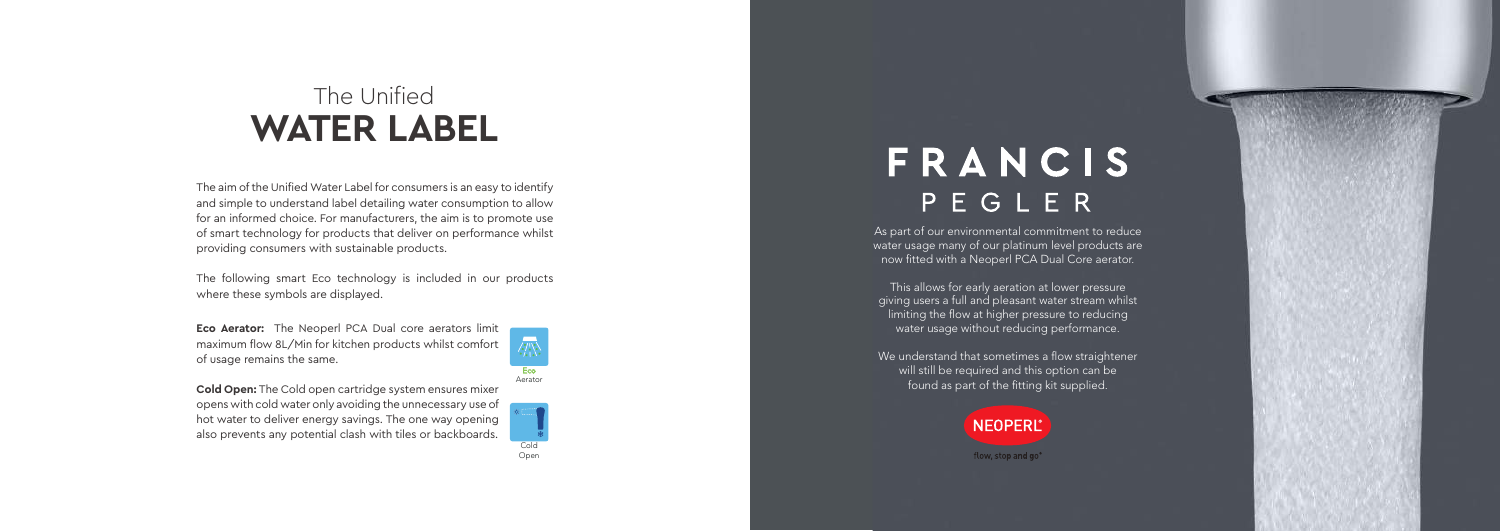

### JERONI HORIZONTAL JERONI HORIZONTAL









This twin handled design with it's angular shape gives a modern silhouette suitable for the most stylish settings.

A minimal single-handled mixer with a modern profile; the tubular horizontal spout gives this design a soft aesthetic.

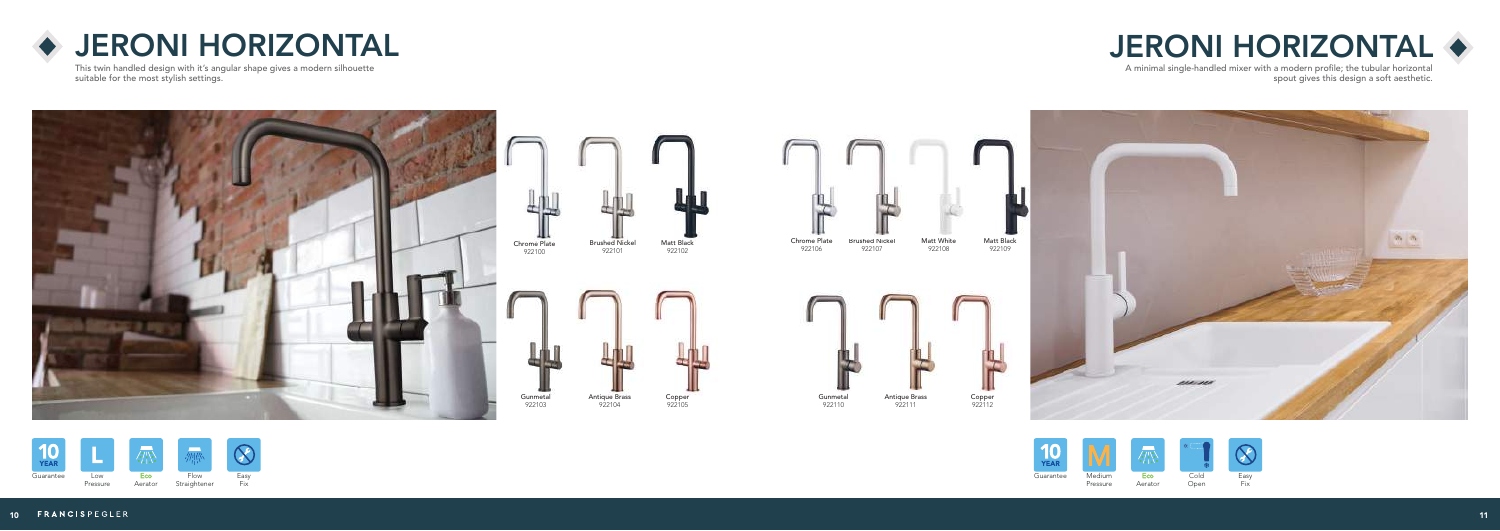### ◆ JERONI SWAN ◆ JERONI SWAN ◆



Whether your interior is modern or traditional, this timeless twin-handled swan shape will integrate perfectly.

A contemporary single handle design, for ease of use and a minimal aesthetic. The high arch of the swan shape makes this tap extremely functional, allowing more space for any sink usage.







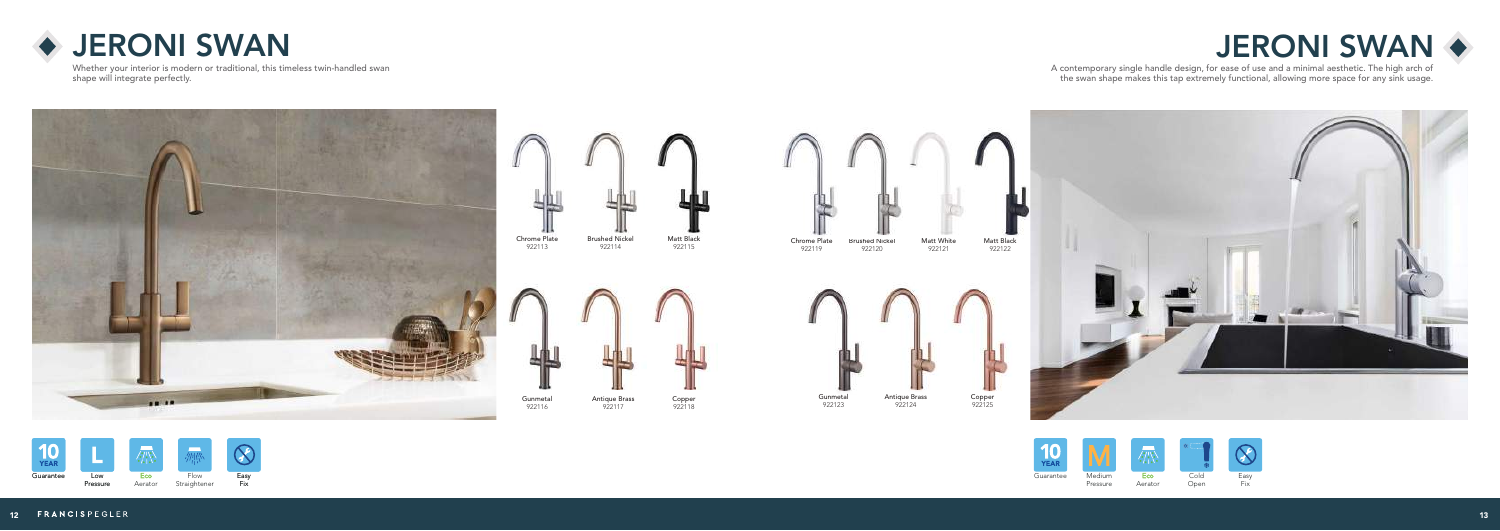### ◆ JERONI SWEPT ◆ → JERONI SWEPT ◆

A smooth and sleek swept spout design giving strong personality, ideal for modern homes where aesthetics are essential.

> Matt Black 922147

A modern, distinctive look that adds a real infusion of style, which will instantly stand out in any room.







Gunmetal 922148

Antique Brass 922149

Copper 922150









Cold Open



Pressure



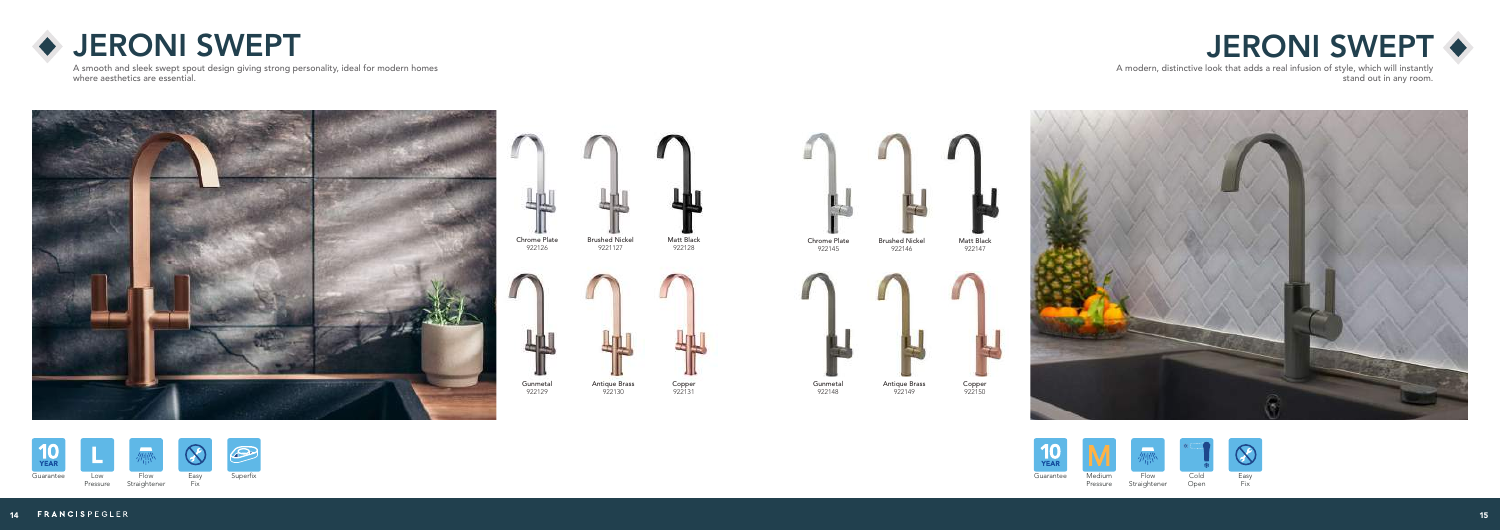

A centrepiece that brings sophistication and modernity to the kitchen; combining exquisite design with unrivalled functionality.







This chef mixer is the perfect balance between design and innovation, featuring a hygienic pull-out silicone spout for extra reach.



Chrome Plate 922151



Matt Black 922153

Brushed Nickel 922152





### **JERONI CHEF DESIGNATION OF A SERONI CHEF PLUS ♦**







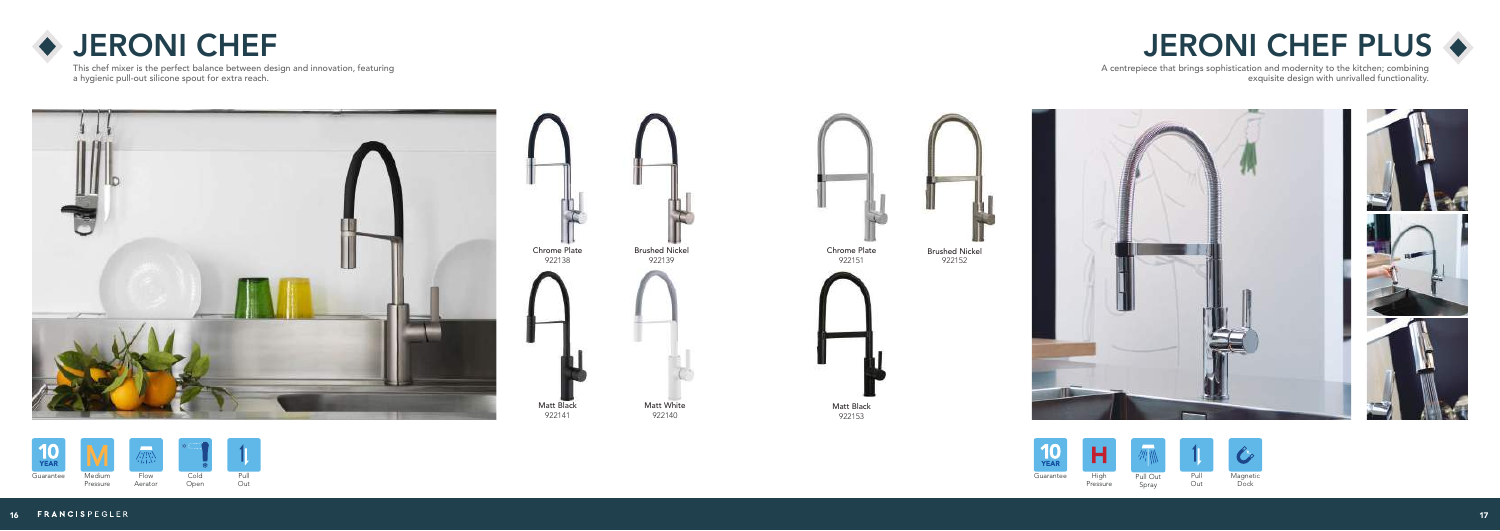A soft, curved, traditional inspired shape. Rune is well suited to a farmhouse style or perfect for creating a timeless feature in an ultra-modern kitchen design.









Our Sequel kitchen mixer brings unrivalled quality and durability to a modern traditional-inspired kitchen. It features a slim and elegant shape with traditional indices for that vintage edge.



Chrome Plate 4K5009 Antique Brass 4K5015 Brushed Nickel 4K5014 Copper 4K5016

19 FRANCISPEGLER 18 FRANCISPEGLER 1999 (1999) (1999) 1999 (1999) (1999) 1999 (1999) 1999 (1999) 1999 (1999) 19







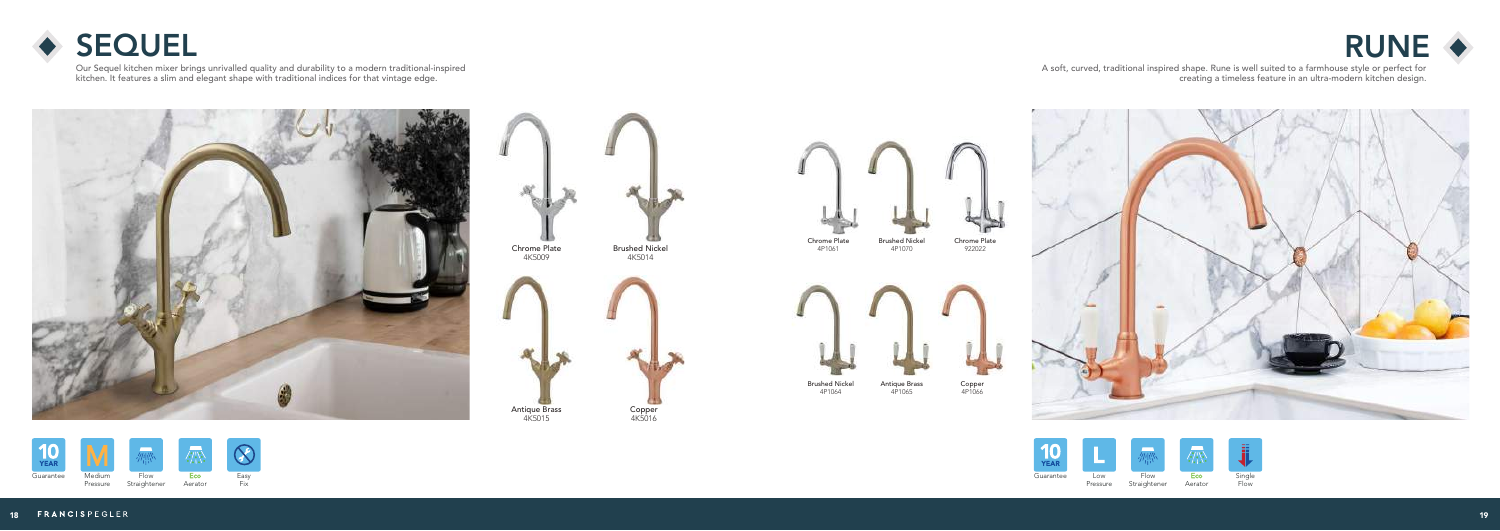



Featuring ultra-modern clean lines, this unique square design really stands out from the crowd.













Chrome Plate 92106











Perfect for contemporary kitchens and minimal interiors, bringing a modern, elegant feature to any space.



A perfect kitchen centrepiece, Galiceno offers the ultimate professional experience.



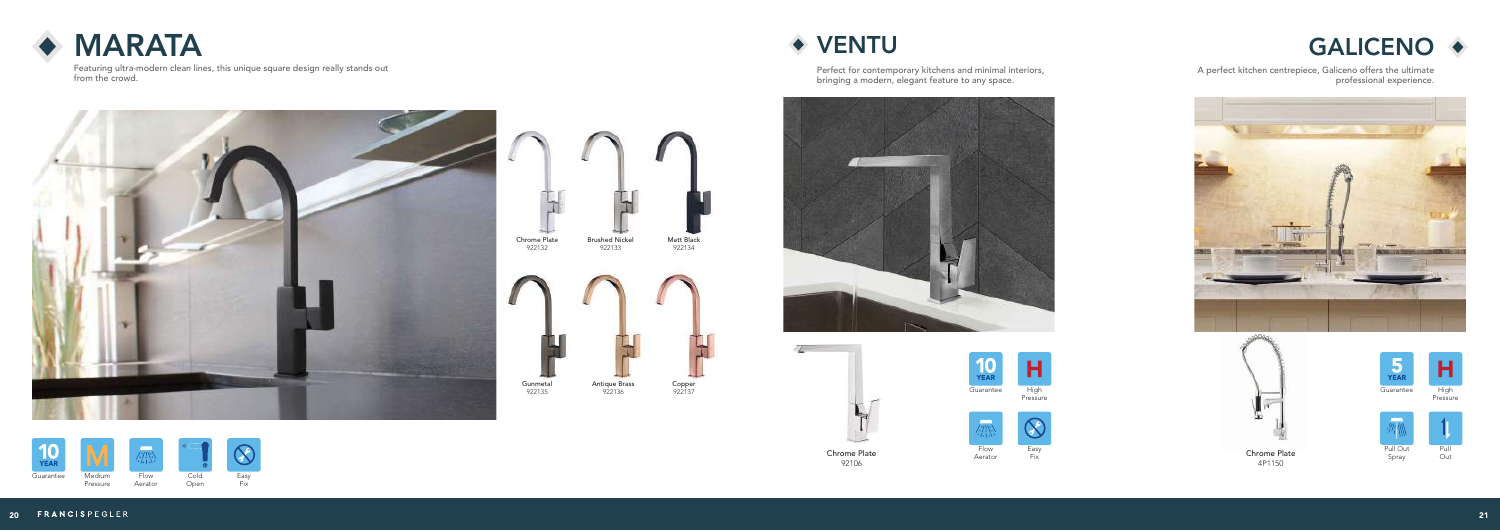





Modern or traditional, this timeless two handle mixer with a slimline swivel spout is a great choice.





Chrome Plate 922019

### TEMPEST ADORN ELEKTRO ELEKTRO

A twin handle version of our elegant Elektro, offering symmetry, perfect for taking a central position at any sink.





A classic and timeless swan spouted design, Elektro is simple and elegant, suitable for any kitchen design.





Chrome Plate 487004



**Flow** Aerator

23 FRANCISPEGLER 23

A shorter height single handle mixer, Adorn offers a simple modern design with professional practicality.

















922025



Pressure









Aerator





Straightener



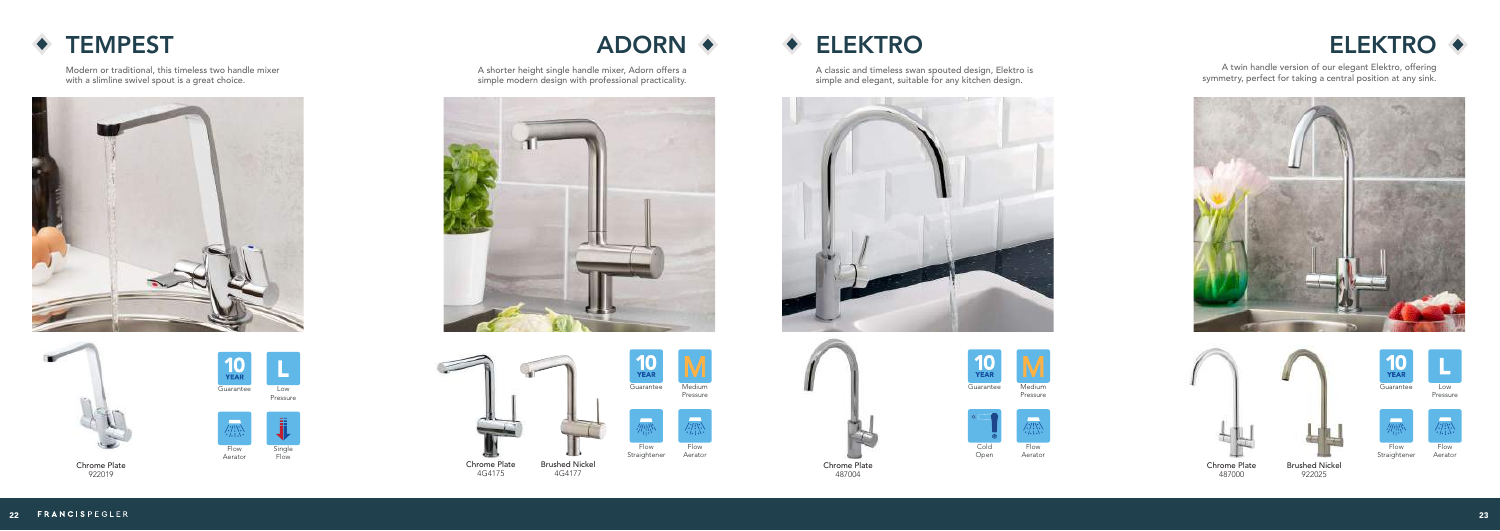







### SWAN SPOUT HOT WATER TAP  $\leftrightarrow$





### HORIZONTAL HOT WATER TAP

This tap is a soft angular design with a cutting edge instant hot water feature. The tap has a special handle control for child safety and also features an insulated spout ensuring its cold to the touch at all times.



If you're looking for instant luxury, our swan spout hot water taps offer just that - as well as instant hot water, cold touch technology has child safety at the heart of the design, making it both stylish and functional.





Brushed Steel 922212



Copper 922216



Matt Black 922213



Touch



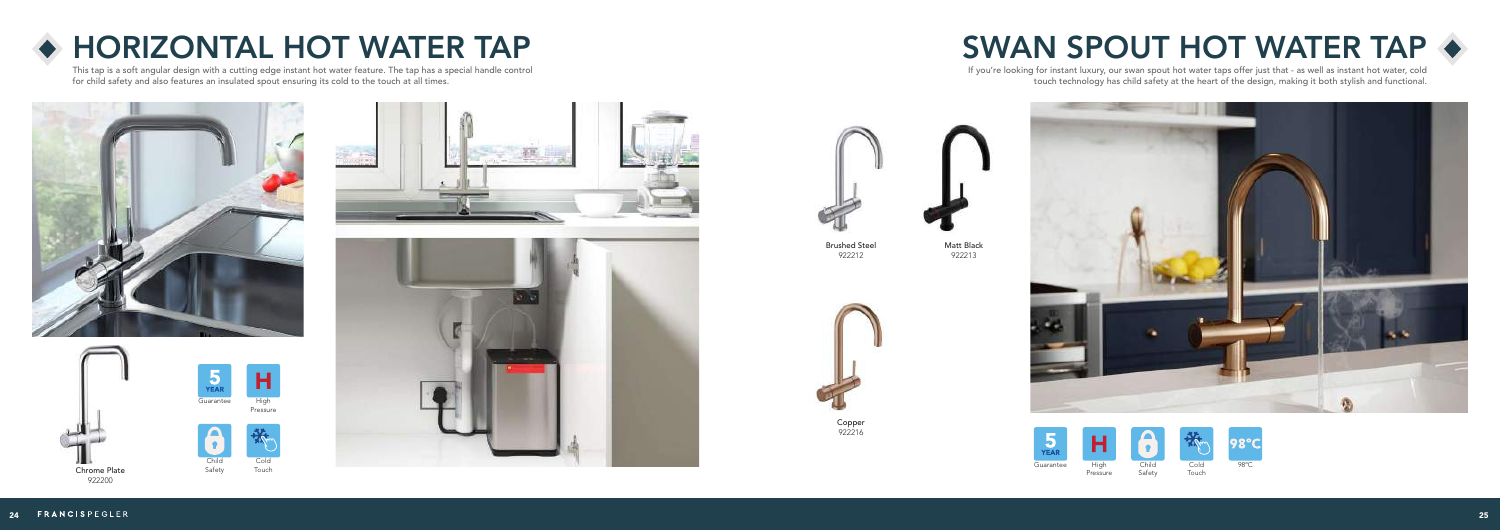### SWAN SPOUT HOT WATER TAP & COLD FILTER







Brushed Steel 922214

> Copper 922217

The Francis Pegler hot water taps have the option of an advanced water filter that removes chlorine as well as bad taste and odours whilst also reducing lime scale for Filtered bad taste and odours whilst also reducing lim<br>filtered quality water on the cold water feed.

Matt Black 922215





## OUR COLD FILTER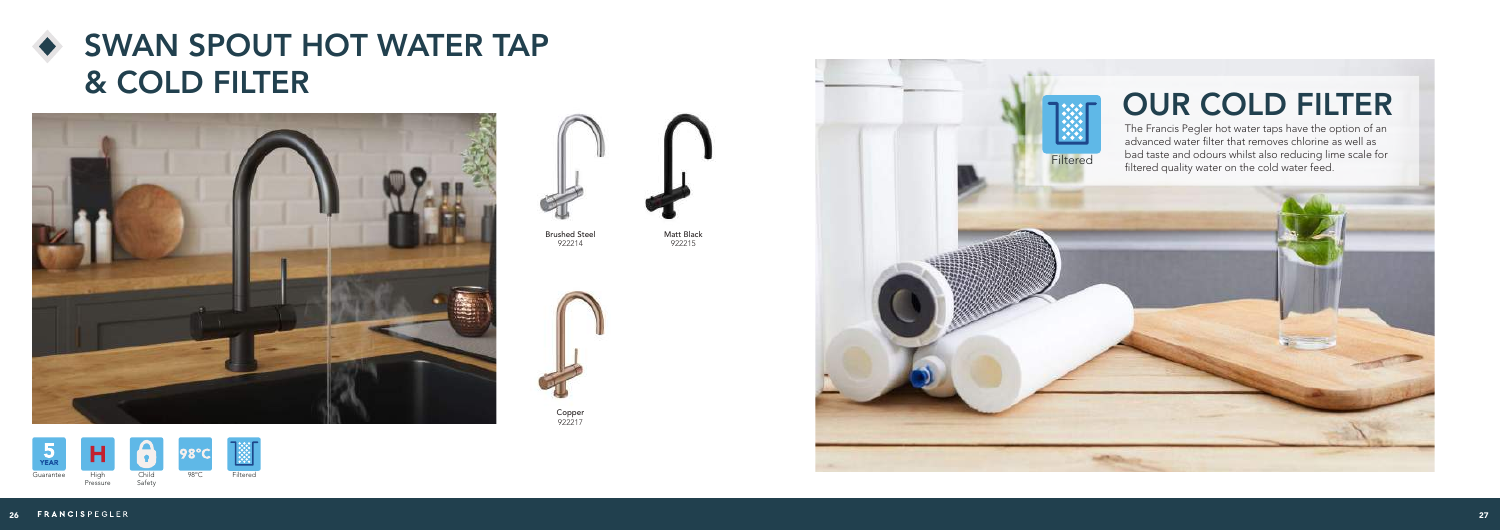### TERMS AND CONDITIONS

Products are subject to a 2, 5 or 10 year guarantee that is between Francis Pegler and the final purchaser of the product. The guarantee is subject to proof of purchase being supplied. This guarantee does not affect any statutory rights the

Finishes other than chrome are covered for a period of 3 years only and the guarantee on the finish is subject to the cleaning instructions

consumer may have in law.

The guarantee covers manufacturing or material defects and does not cover parts subject to normal wear and tear.

Easy **Fix** 

**Child** Safety

 $\mathbf \Omega$ 

being followed.

**Flow** Straightener

 $\frac{1}{\sqrt{2}}$ 

**Cold** Open

**Flow** Aerator

The guarantee is not applicable where the product is fitted contrary to the conditions in the fitting instructions.

Abusive behaviour and accidental damage to the product are not covered by this guarantee.

Mixes water with air to reduce water consumption whilst maintaining a pleasant stream at both low and high pressures

> The extent of this liability is limited to the cost of the replacement of the defective item and not to fitting or consequential damages.

Pull Superx

**Magnetic Dock** 

Out

Pressure

Medium Pressure

High Pressure

н



Pull Out Spray

### GLOSSARY

| 10<br><b>YEAR</b> | Model Guarantee, See<br>terms and conditions | <b>YEAR</b> | Model Guarantee, See<br>terms and conditions |               |
|-------------------|----------------------------------------------|-------------|----------------------------------------------|---------------|
| Guarantee         |                                              | Guarantee   |                                              | LOW<br>Pressu |





Touch

@francispegler

**98°C** up to 98°C.

### francispegler.co.uk



Suitable for systems 0.1 bar

+ and above.

Suitable for systems 0.5 bar

+ and above.

Suitable for systems 1 bar +

and above.





Aerates flow to form pleasant steam at higher pressure. Recommend at 1 bar +.

Mixer opens with cold water only, avoiding unnecessary used hot water.

Anti scold technology contained within the product.

Product can be fixed to basin / sink without need for tools.

|--|

**Flow** 

Provides additional stability around installation area (Kitchen models only).

Model has a pull out spout feature.

Prevents accidental operation of hot water feature.

Hot and cold water mixer in model for single flow at outlet.

Model contains an additional spray function to compliment standard outlet flow.

Model contains a filter for improved taste and odour on the cold feed.

Spout attaches to mixer via magnetic dock.

 $\mathcal{S}% _{M_{1},M_{2}}^{\alpha,\beta}(\varepsilon)$ 

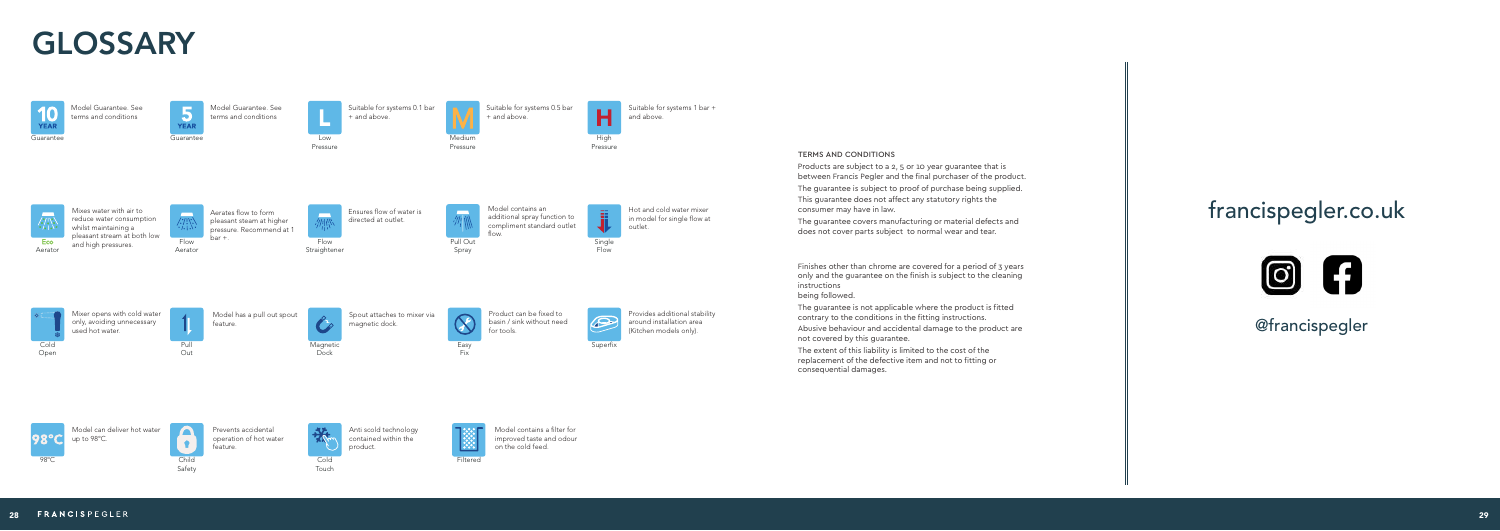@francispegler

### Check out our Bathroom ranges ...







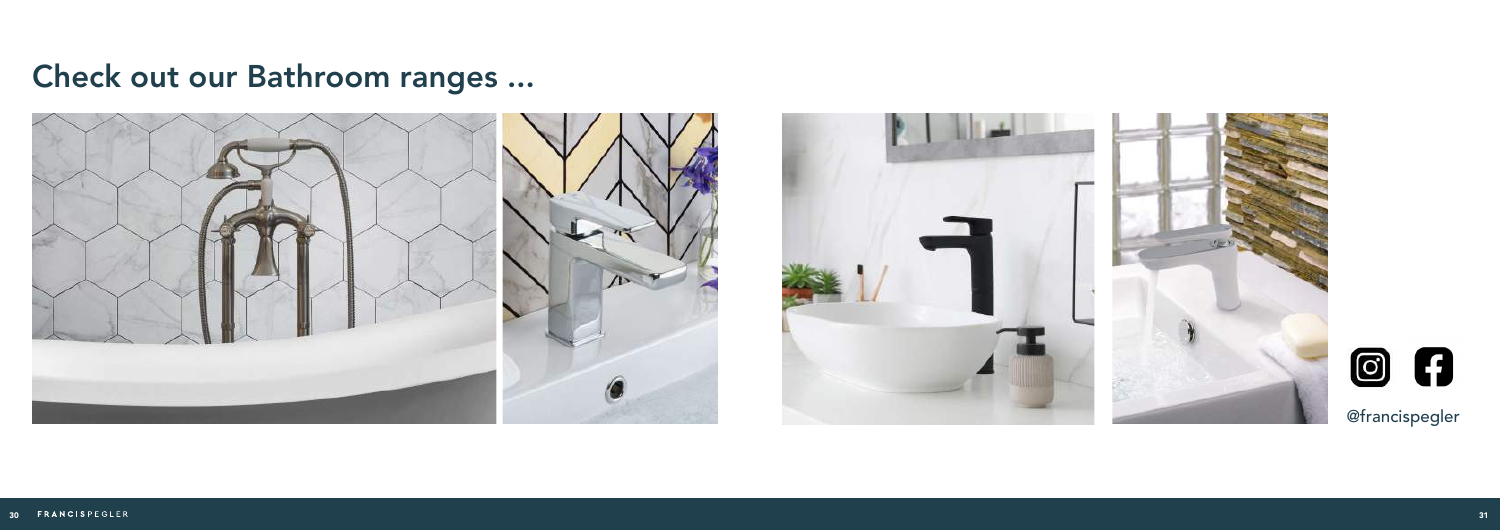### 1. GENERAL

In these conditions, reference to the Company shall mean STH WESTCO Limited. All previous terms and conditions of sale are hereby cancelled, and only the following shall have effect from 1st January 2012. All quotations are made, and all orders are accepted subject to these conditions. All other terms, conditions or warranties whatsoever are excluded from the contract or any variation thereof unless expressly accepted by the Company in writing. In the event of a conflict between these conditions and the specific terms and conditions of quotation then the latter shall prevail.

### 2. ELECTRONIC TRADING

a) If the Company and Buyer agree that electronic trading between them shall be a basis for order processing and invoicing then the Standard Interchange Agreement (1st Edition March 1989) of the EDI Association shall be incorporated into the contract by reference subject to these conditions. b) Electronic orders shall be valid if all the information agreed between the Buyer and the Company as being required is properly set out in the agreed format and the order is transmitted by the Buyer to the Company by reference to the correct identification code and is received by the Company when collecting its electronic mail from the relevant system. c) Each valid electronic order will be deemed accepted by the Company unless the Company communicates rejection of the order to the Buyer by electronic or other means (including telephone) within 24 hours of receipt. Acceptance of an order shall constitute a contract for sale and purchase to which these conditions and the Standard Interchange Agreement shall prevail. d) If the Company and the Buyer agree that invoicing may be done by electronic mail, then payment will be due 30 days after the date of electronic invoice unless agreed otherwise.

### 3. DELIVERY

Any date for delivery named by the Company is an estimate only and in no circumstances shall the failure of the Company to deliver on or before the named date either entitle the Buyer to rescind or terminate the contract or make the Company liable in any way for the consequences of any delay.

### 4. EXPORT

a) The sale of any goods and the publication of any information or technical data relating thereto does not imply freedom from the patent or other protective rights in respect of their application and the Company accepts no liability for infringement of such rights b) The Buyer shall indemnify the Company against all royalties or other payments in respect of any patent, registered designs or other rights which may be claimed as a result of goods being made according to design or specification supplied by the Buyer. The Buyer shall further indemnify the Company against all claims, expense and costs in connection with any infringement of any patent or registered design or other right in the manufacture of such goods.

Unless specifically stated otherwise in these conditions all trade terms not specifically covered by these conditions shall be interpreted in accordance with INCOTERMS current on the date of that order.

### 5. WARRANTY AND DEFECTIVE GOODS

a) Save as otherwise provided by the other conditions of these Conditions, sections 12 to 15 of the Sale of Goods Act 1979 are to be implied into this contract. b) The goods delivered under the Contract shall, where the Contract includes a specification, comply with the specification or, if there is no specification, shall be of normal industrial quality. c) The Buyer does not rely on any statement or representations other than those which have been made in writing by the Company. d) The Buyer must give the Company immediate written notice of any defect in the goods. Such goods shall be returned to the Company, and if proved to have been defective at delivery as a result of faulty materials or workmanship, the Company shall at its option replace or repair such goods. Defects in quality or dimension in any delivery shall not be ground for cancellation of the remainder of the order.

### 5. WARRANTY AND DEFECTIVE GOODS

e) Save for any liability for death or personal injury caused by the Company's negligence, the Company's liability in connection with defective goods shall be limited to the repair or supply of a replacement for the defective goods, and the Company shall not be liable for any other loss or damage including, but not limited to loss of profit, labour costs, damage to property, wasted expenditure or cost of mitigation.

a) If the Buyer shall make default in or commit a breach of any contract with the Company; or b) If any distress or execution shall be levied upon the Buyer's property or assets; or c) If the Buyer shall make or offer to make any arrangements or composition with creditors, or commit any act of bankruptcy or become insolvent; or d) If any petition or receiving order in bankruptcy shall be presented or made against him; ore) If the buyer shall be a limited Company and become subject of any resolution or petition for winding up or administration; or e) If a receiver or manager of the Buyer's undertaking, property

### 6. DATA AND TECHNICAL INFORMATION

Illustrations, reference numbers, statement of weights or measures are not binding on the Company. The goods will be supplied substantially to the design described in the quotation. However, the Company reserves the right to make reasonable changes at his discretion during the execution of the Buyer's order. Every effort is made by the Company to ensure the accuracy of any technical data or literature made available in relation to the goods. However, the Company accepts no liability for any damage or injury arising from any errors or omissions in such technical data.

### 7. PATENT RIGHTS

### 8. CLAIMS FOR DAMAGE, SHORTAGE OR LOSS

No claim for damage in transit or shortage of delivery can be accepted unless, a separate notice in writing is given to the carrier concerned and to the Company within three days of receipt of the goods, followed by a complete claim in writing within five days of receipt of the goods. No claim for loss of goods in transit can be accepted unless a separate notice in writing is given to the carrier concerned and to the Company, and a complete claim in writing made within 3 days of the date of consignment. Where goods are accepted from the carrier concerned without being checked, the delivery book of the carrier must be signed "not examined". If a complaint is not made to the Company as herein provided, the products shall be deemed to be in all respects in accordance with the Contract, and the Buyer shall be bound to pay for the same accordingly.

### 9. SUSPENSION OF DELIVERIES

a) Deliveries may be wholly or partially suspended by the company in the event of: i. Stoppage, delay or interruption caused to the business of the Company as a result of strikes, lockouts, trade disputes, breakdown, accident or any cause whatsoever beyond the reasonable control of the Company. ii. Any default by the Buyer in making payment of any amounts owed to the Company under this and any other contracts between them. b) In the event of any hostilities (whether war is declared or not) in which Great Britain is involved, or in the event of national emergency, or if the Company's works should become either directly or indirectly engaged on Government orders as to prevent or delay work on other orders, the Company shall be entitled at any time, on notice to the Buyer, to make partial deliveries only or to determine the contract without to the Buyer, to make partial deliveries only or to determine the contract without prejudice in any case to rights accrued in respect of deliveries already made.

iii. Was only rendered the defective part or became defective goods by reason of instructions or warnings given or omitted by the Buyer or other supplier of the said composite goods supplied hereunder.

This contract shall be governed and construed according to the Law of England and the parties hereby agree to submit to the exclusive jurisdiction of the English court.

### TERMS & CONDITIONS

### 10. DETERMINATION OF CONTRACT

The Company shall have the right forthwith to determine this and/or any other Contract between the Buyer and the Company by written notice to the Buyer's last known address (without prejudice to any claim or right the Company might otherwise make or exercise) in any of the following events:-

or assets or any part thereof shall be appointed.

### 11. INDEMNITY

The Buyer will indemnify the Company against all damages, penalties, costs and expenses to which the Company may become liable as a result of work done to the Buyer's instructions or which infringe any letters, patent or registered design or copyright or any other third-party intellectual property rights.

### 12. PRICES

The price payable for the goods shall be those previously agreed with the Company unless otherwise stated and current at the date of despatch. Such prices may be subject to a delivery charge which shall be levied to the Buyer.

### 13. RISK AND TITLE

a) Risk shall pass to the Buyer so that the Buyer is responsible

for all loss, damage or deterioration to the goods:

i. If the Company delivers the goods by its own transport at the time when the goods or a relevant part thereof arrive at the place of delivery; or

ii. In all other circumstances at the time when the goods, or a relevant part thereof leave the premises of the Company whether or not the Company arranges transport and (without prejudice to clause 7) where the goods are delivered by carrier, any claims for loss or damage in transit must be made by the Buyer against the carrier in accordance with the carrier's conditions. b) Title to the goods supplied under the contract shall only pass to the Buyer when payment in full for all goods supplied under this and all other contracts between the Company and the Buyer has been received by the Company. The Company reserves the immediate right to possession of and at any time may recover all goods in respect of which title has not passed to the Buyer; the Company is hereby authorised by the Buyer to enter upon any premises where such goods are held by or on behalf of the Buyer and recover possession thereof. c) Until title to goods has been passed to the Buyer pursuant to these conditions it shall possess the goods as a Bailee at will of the Company, and the Buyer shall not be entitled to sell or otherwise deal in goods in respect of which title has not passed to the Buyer. If the Buyer acts in breach of these conditions then without prejudice to any other rights of the Company the Buyer shall have a fiduciary duty to account to the Company for the proceeds of any sale save to the extent that any such proceeds exceed the amounts owed to the Company under this and all other contracts between the Company and the Buyer.

### 14. CANCELLATION

Cancellation will only be accepted by the Company on condition that all costs and expenses incurred by the Company up to the time of cancellation and all loss of profits and other loss or damage suffered by the Company as a result of such cancellation will be paid forthwith by the Buyer to the Company.

### 15. PAYMENT OF ACCOUNTS

a) Unless otherwise agreed by the Company in writing, payment shall be settled in full by the last working day of the month following the month in which the goods were despatched, or would have been despatched save for postponement otherwise than due to default on the part of the Company. The Company shall be entitled to submit its invoice on the same day as its delivery advice note or at any time thereafter, save that where delivery has been postponed at the request of or the default of the Buyer, then the Company may submit its invoice at any time after the goods are ready for delivery or would have been ready in the ordinary course but for the request or default as aforesaid. b) The Company reserves the right to charge interest at a rate up to 5% above Lloyds Bank Base Lending Rate ruling at the time payment is due if payment is not made in accordance with the terms agreed at the time the order is accepted.

### 16. VAT

The prices quoted are exclusive of VAT, which will, if applicable, be added to the invoice at the rate then current.

### 17. CONSUMER PROTECTION ACT

In circumstances where the Company supplies parts or goods to the Buyer for incorporation with, or use ancillary to, any composite goods to be produced, manufactured, processed or supplied by the Buyer then: a) The Buyer shall forthwith on demand produce for inspection by the Company copies of all written instructions, information and warnings in relation to the said composite goods, provided nevertheless that such inspection or right to inspect shall not of itself constitute acceptance or approval on the part of the Company of such instructions, information, or warnings; and b) The Buver shall indemnify, reimburse and compensate the Company for all losses and damages (including costs, expenses and charges for legal actions in which the Company may be involved) that the Company may incur in the event that any claim or claims are made against the Company pursuant to the Act relating to the said composite goods of the Buyer or parts or goods supplied hereunder in circumstances in which the parts or goods supplied by the Company was either: i. Not the defective part of the said composite goods; or

ii. Was only rendered the defective part or became defective goods

by reason of actions or omission of the Buyer; or

c) For the purposes of this condition the word "defective" shall be interpreted in accordance with the definition contained in the Act and this condition shall mutatis mutandis apply in relation to equivalent legislation of other states as it applies in relation to the Act.

### 18. LAW AND JURISDICTION